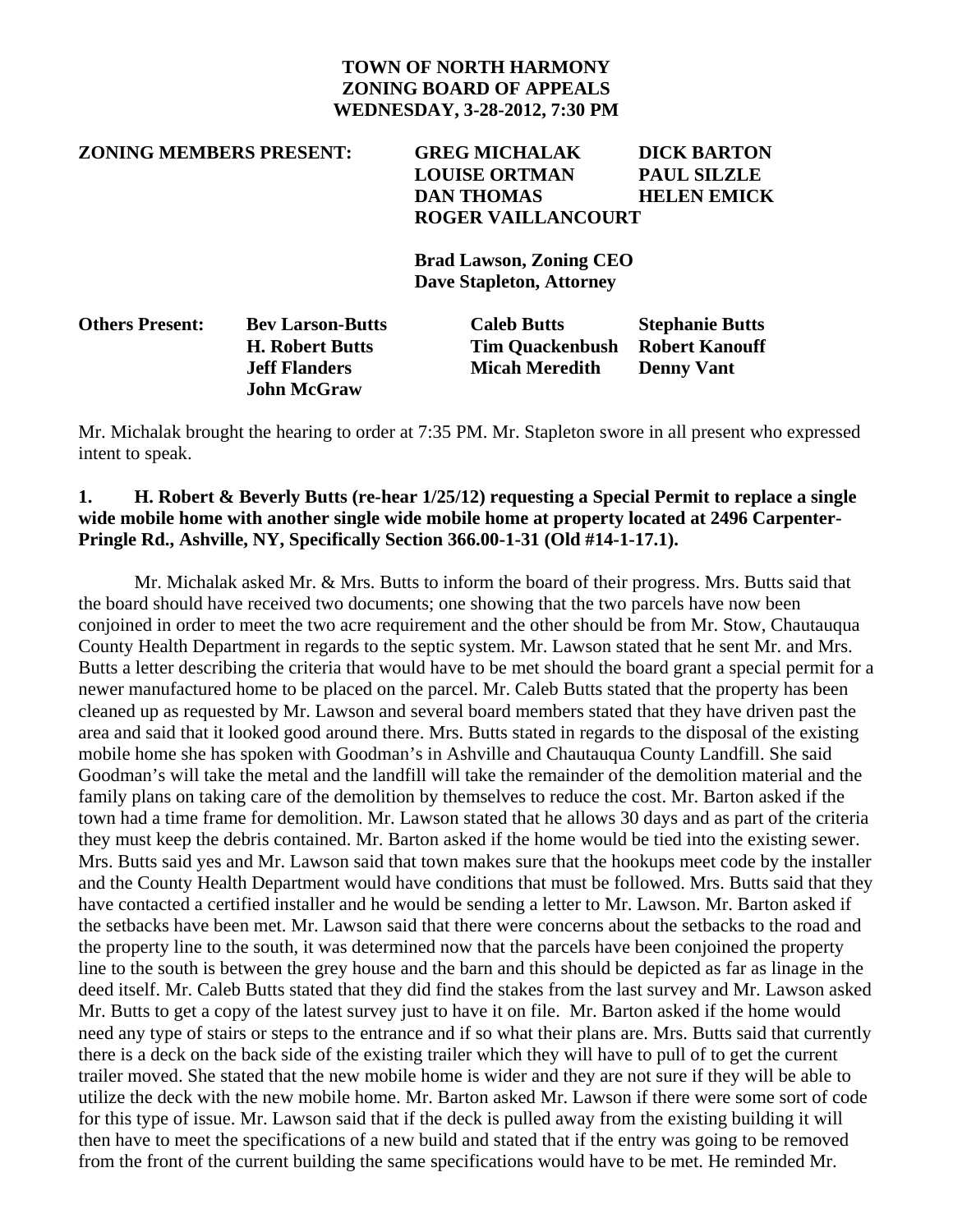# **ZBA 3/28/12 (Pg. 2)**

Caleb Butts that if he does plan on constructing a new entrance on the road side he should take into consideration the front setback requirements. Mr. Michalak stated that in Section 649 of the Zoning Ordinance it states that the skirting must be fire resistant. Mr. Michalak asked if there was anyone from the floor who wished to speak in regards to the application. Mr. Caleb Butts stated that his neighbors had no problem with them removing the current mobile and replacing it with a newer one. Mr. Quackenbush, a neighbor spoke and said that he is no issues with the request of Mr. and Mrs. Butts. Mr. Lawson said that he would like to see the existing trailer demolished and removed before the new on is placed. Mrs. Butts said she would like to know that they have permission to place the new one before the old one is removed.

**Mr. Michalak motioned to approve the Special Permit application of H. Robert and Beverly Butts to replace a single wide mobile home with another single wide mobile home at property located at 2496 Carpenter-Pringle Road, Ashville, NY, Specifically Section 366.00- 1-31 (Old #14-1-17.1) providing the following criteria is strictly adhered to:** 

- **The existing mobile home be removed and cleaned up prior to the new mobile home being brought in.**
- **All standards in Section 629 of the Zoning Ordinance are met including setbacks.**
- **Applicant comply with Chautauqua County Health and Environmental Services Departments concerning the septic system as well as any and all conditions outlined in the letter from Mark Stow with Chautauqua County Health Department dated 1/27/2012.**
- **If the applicant plans on constructing a new deck, proper permits must be obtained. Mrs. Ortman seconded and the motion was carried unanimously.**

#### **2. Lakeside Campground (Gary & Connie Carlson) requesting a Special Permit to use an existing bill board located at the corner of 3280 Hadley Bay Road and Route 394, as advertisement for the Hadley House Restaurant, Specifically Section 322.20-1-39.**

 Mr. Michalak asked if anyone from the floor wished to speak regarding the application. Mr. Kanouff said he is the owner of the property where the billboard is located. He said he has not yet met Mr. and Mrs. Carlson. He said they have only spoken via phone requesting that they use the sign and Mr. Kanouff said that he had no problem with them using the sign. Mr. Lawson stated for the record Mr. and Mrs. Carson should have someone in attendance to represent them.

**Mrs. Ortman made a motion to table the request by Lakeside Campground (Gary & Connie Carlson) requesting a Special Permit to use and existing bill board located at the corner of 3280 Hadley Bay Road and Route 394, as advertisement for the Hadley House Restaurant, Specifically Section 332.20-1-39 until next month and advise the applicant that they should have representation during that time. Mr. Emick seconded and the motion was carried unanimously.** 

## **3. Edwin and Nina Derks requesting an Area Variance to build a covered deck closer to the lakeside setback than allowed in Zoning Code Section 401 at property located at 4896 Ashville Bay Road, Specifically Section 367.14-1-18.**

 Mr. Michalak asked if anyone from the floor wished to speak regarding Mr. & Mrs. Derks application. Mr. Meredith introduced himself as the contractor for Mr. and Mrs. Derks and approached the board with a map of the parcel and a photo of the current building that the applicants are wishing to add a covered deck to. Mr. Ortman asked the distance from the lake and it was pointed out that the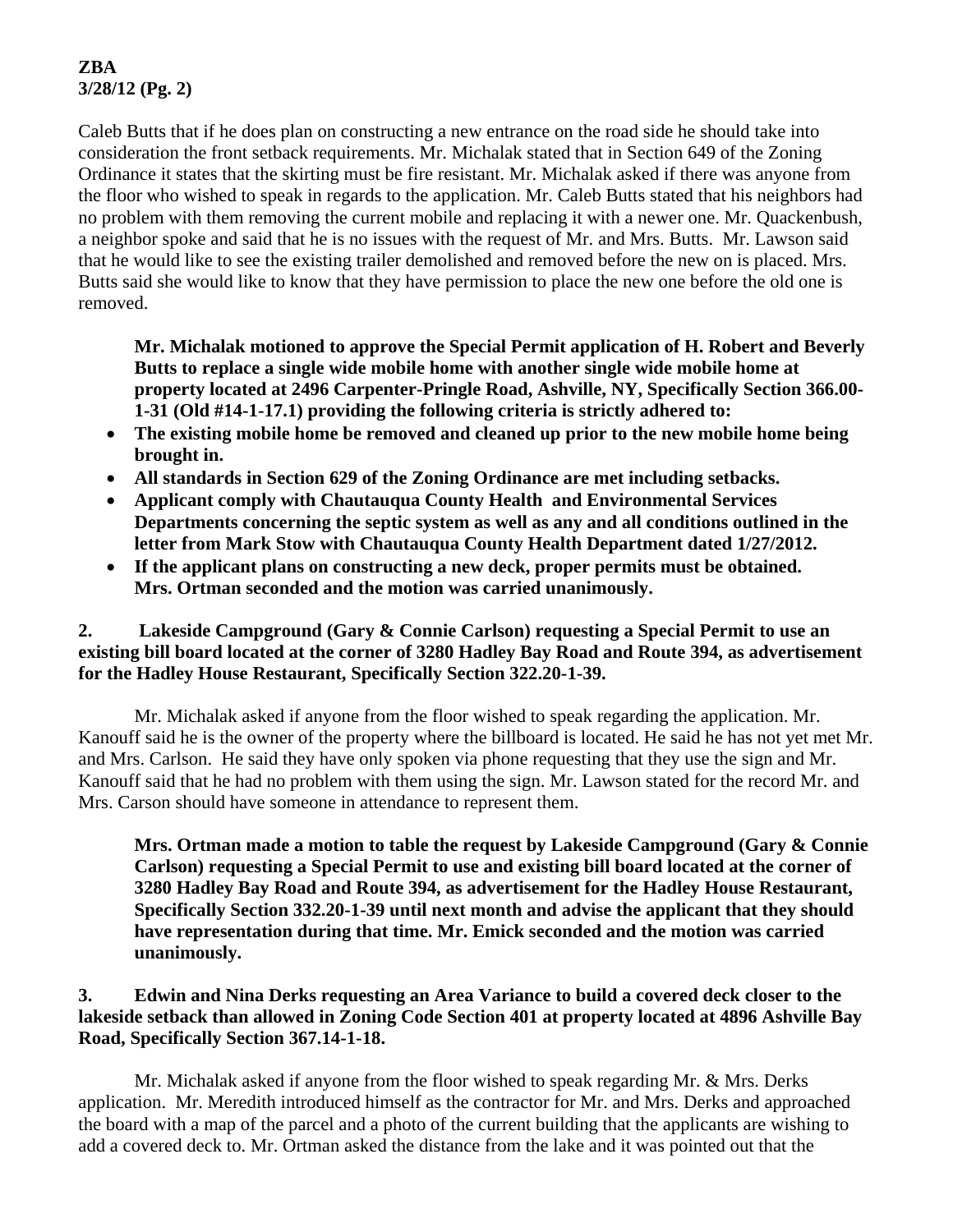# **ZBA 3/28/12 (Pg. 3)**

proposed deck is 40 feet from the lot line and 30 feet from the high water mark. Mr. Stapleton asked what the current usage of the property was. Mr. Flanders said up on the hill was a single family residents and below is a 16' by 20' building with a small half bath that is currently being used as a staging area for lake activity as depicted in the photographs supplied. Mr. Flanders stated that the applicants are not looking to change anything in the interior of the inhabitable building they only wish to add a 7' by 14.5' covered deck to get out of the rain. Mr. Lawson stated for the record that current structure existed prior to Mr. and Mrs. Derks purchasing the property and as he recalls it was they who added a bathroom and kitchenette which included a refrigerator and sink. Mr. Lawson stated that the board had specifically explained to the applicants at that time that this structure was not to be used as a habitable space and both he and the board were very concerned that the structure would become just that. Mr. Meredith said that he has worked with the Derks Family for over five years and to his knowledge he has never known anyone to spend the night in the building. Mr. Lawson explained that area neighbors had several issues with the building being too close to property lines. Mr. Barton asked if the addition would block anyone's view of the lake. Mr. Meredith said no and pointed out in one of the photographs provided where a tree recently stood and said it was much higher than the roofline of the covered deck would be. Mr. Ortman asked if the deck would be attached to the current structure and what type of foundation would be used. Mr. Meredith said the deck would be attached and the foundation would be tube formed concrete to carry the load of the porch. Mr. Emick asked if Mr. Lawson has received any complaints from neighbors in regard to the application. Mr. Lawson said that he had not received so much as a phone call. Mr. Thomas questioned why they would be upset before and not now. Mr. Meredith said to his knowledge the neighbor that once opposed is now elderly and has health issues and his home is currently for sale. Mr. Stapleton asked if during the last applications the board requested any testing of the sewer. Through discussion it was determined that all sewage on this parcel is tied in with South & Center Sewer. Mr. Michalak asked Mr. Lawson if he felt the map provided by the applicant was accurate in the distances from the proposed deck to the property lines. After discussion it was decided that the proposed deck addition will be no closer than 4.4 inches to 5 inches from the property line. Mrs. Ortman reviewed Town Law Section 267b. questions 1. through 5. and the following answers were provided;

1. Whether an undesirable change will be produced in the character of the neighborhood or detriment to nearby properties will be created by granting the area variance;

The board collectively said No.

2. Whether the benefit sought by the applicant can be achieved by some other method feasible for the applicant to pursue other than an area variance;

The board collectively said No.

3. Whether the request for the area variance is substantial;

The board collectively said Yes.

4. Whether the proposed variance will have any adverse effect or impact on the physical or environmental conditions in the neighborhood or district.

The board collectively said No.

5. Whether the alleged difficulty was self-created, which consideration shall be relevant to the consideration to the board of appeals, but shall not necessarily preclude the granting of the area variance.

The board collectively said Yes.

Mr. Stapleton reminded the board that they have not considered the Waterfront Assessment Form that was passed by the Town Board as part of the LWRP, though he did not state that is was necessary with this particular application. Mr. Lawson stated that he did not have the applicant fill out that particular form because of the nature of the structure.